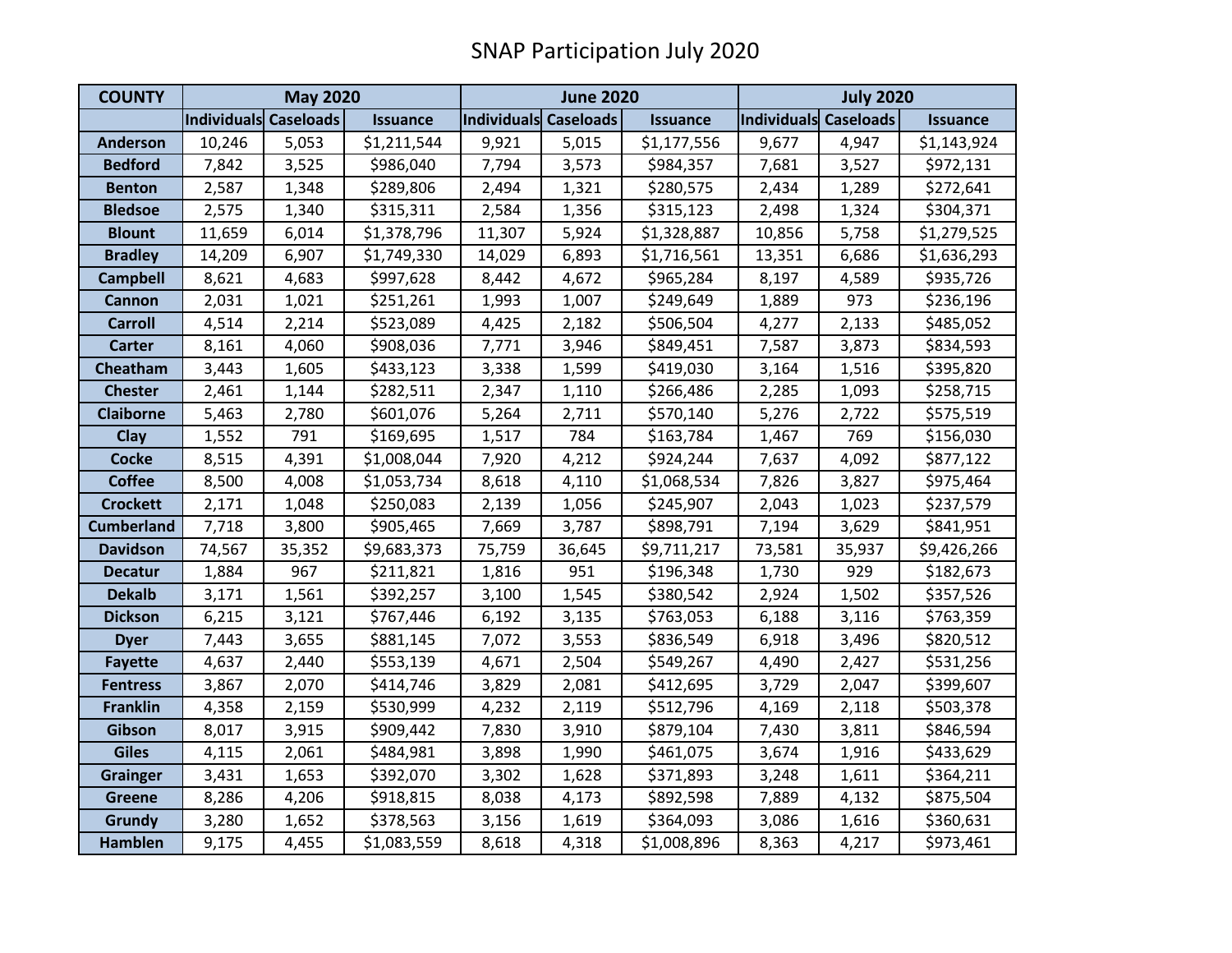|                   | <b>May 2020</b>       |        |                 |                       | <b>June 2020</b> |                 |                       | <b>July 2020</b> |                 |  |
|-------------------|-----------------------|--------|-----------------|-----------------------|------------------|-----------------|-----------------------|------------------|-----------------|--|
| <b>COUNTY</b>     | Individuals Caseloads |        | <b>Issuance</b> | Individuals Caseloads |                  | <b>Issuance</b> | Individuals Caseloads |                  | <b>Issuance</b> |  |
| <b>Hamilton</b>   | 44,188                | 22,302 | \$5,679,865     | 43,042                | 22,132           | \$5,474,559     | 41,198                | 21,373           | \$5,212,384     |  |
| <b>Hancock</b>    | 2,190                 | 1,165  | \$245,574       | 2,179                 | 1,158            | \$243,501       | 2,096                 | 1,132            | \$234,501       |  |
| <b>Hardeman</b>   | 4,450                 | 2,347  | \$524,057       | 4,491                 | 2,395            | \$525,530       | 4,483                 | 2,375            | \$514,850       |  |
| <b>Hardin</b>     | 4,594                 | 2,385  | \$510,961       | 4,713                 | 2,472            | \$524,341       | 4,623                 | 2,443            | \$516,282       |  |
| <b>Hawkins</b>    | 8,925                 | 4,297  | \$1,012,704     | 8,486                 | 4,180            | \$965,155       | 8,300                 | 4,130            | \$933,592       |  |
| Haywood           | 3,911                 | 2,070  | \$445,141       | 3,890                 | 2,077            | \$433,454       | 3,770                 | 2,035            | \$416,670       |  |
| <b>Henderson</b>  | 4,468                 | 2,238  | \$515,416       | 4,329                 | 2,217            | \$482,761       | 4,286                 | 2,196            | \$483,872       |  |
| <b>Henry</b>      | 5,331                 | 2,606  | \$621,838       | 5,160                 | 2,549            | \$597,961       | 5,087                 | 2,531            | \$591,941       |  |
| <b>Hickman</b>    | 3,506                 | 1,705  | \$414,968       | 3,297                 | 1,651            | \$385,686       | 3,260                 | 1,658            | \$386,938       |  |
| <b>Houston</b>    | 1,208                 | 577    | \$138,754       | 1,203                 | 578              | \$134,493       | 1,146                 | 559              | \$130,963       |  |
| <b>Humphreys</b>  | 2,373                 | 1,157  | \$284,699       | 2,289                 | 1,123            | \$270,448       | 2,267                 | 1,134            | \$267,025       |  |
| <b>Jackson</b>    | 2,025                 | 1,064  | \$232,251       | 1,917                 | 1,032            | \$219,444       | 1,902                 | 1,034            | \$215,464       |  |
| <b>Jefferson</b>  | 6,796                 | 3,344  | \$781,832       | 6,170                 | 3,156            | \$705,902       | 6,005                 | 3,097            | \$684,650       |  |
| Johnson           | 3,072                 | 1,643  | \$333,659       | 3,003                 | 1,621            | \$323,741       | 2,991                 | 1,625            | \$321,621       |  |
| <b>Knox</b>       | 46,015                | 23,615 | \$5,686,035     | 45,347                | 23,631           | \$5,574,828     | 43,976                | 23,103           | \$5,375,461     |  |
| Lake              | 1,702                 | 957    | \$203,241       | 1,641                 | 939              | \$197,889       | 1,605                 | 919              | \$189,076       |  |
| Lauderdale        | 5,632                 | 2,916  | \$679,469       | 5,535                 | 2,873            | \$660,247       | 5,349                 | 2,808            | \$624,250       |  |
| Lawrence          | 5,908                 | 2,870  | \$672,249       | 5,536                 | 2,765            | \$623,530       | 5,324                 | 2,687            | \$592,076       |  |
| Lewis             | 1,903                 | 935    | \$214,181       | 1,791                 | 909              | \$197,744       | 1,828                 | 929              | \$201,013       |  |
| Lincoln           | 4,953                 | 2,313  | \$581,571       | 5,027                 | 2,351            | \$587,751       | 4,742                 | 2,254            | \$555,288       |  |
| Loudon            | 4,259                 | 2,065  | \$494,503       | 4,034                 | 1,996            | \$468,491       | 3,914                 | 1,957            | \$451,887       |  |
| <b>Macon</b>      | 4,510                 | 2,147  | \$551,945       | 4,405                 | 2,109            | \$539,082       | 4,301                 | 2,076            | \$523,994       |  |
| <b>Madison</b>    | 16,264                | 7,980  | \$1,998,840     | 15,930                | 7,922            | \$1,944,997     | 15,256                | 7,687            | \$1,839,033     |  |
| <b>Marion</b>     | 4,608                 | 2,273  | \$574,561       | 4,449                 | 2,224            | \$553,613       | 4,355                 | 2,183            | \$535,926       |  |
| <b>Marshall</b>   | 3,828                 | 1,772  | \$464,589       | 3,789                 | 1,785            | \$461,821       | 3,491                 | 1,683            | \$418,162       |  |
| <b>Maury</b>      | 9,780                 | 4,684  | \$1,233,044     | 8,971                 | 4,448            | \$1,124,873     | 8,563                 | 4,313            | \$1,064,262     |  |
| <b>Meigs</b>      | 2,190                 | 1,101  | \$270,786       | 2,210                 | 1,110            | \$268,903       | 2,111                 | 1,081            | \$255,601       |  |
| <b>Monroe</b>     | 6,978                 | 3,396  | \$794,070       | 6,600                 | 3,297            | \$745,137       | 6,387                 | 3,220            | \$713,782       |  |
| <b>Montgomery</b> | 23,107                | 10,222 | \$2,911,655     | 22,252                | 10,043           | \$2,805,200     | 21,236                | 9,606            | \$2,664,843     |  |
| <b>Moore</b>      | 480                   | 229    | \$57,499        | 468                   | 229              | \$55,497        | 440                   | 214              | \$52,505        |  |
| <b>Morgan</b>     | 3,383                 | 1,639  | \$383,934       | 3,223                 | 1,598            | \$362,157       | 3,125                 | 1,563            | \$351,286       |  |
| <b>McMinn</b>     | 7,926                 | 3,862  | \$957,268       | 7,555                 | 3,762            | \$905,385       | 7,314                 | 3,672            | \$881,792       |  |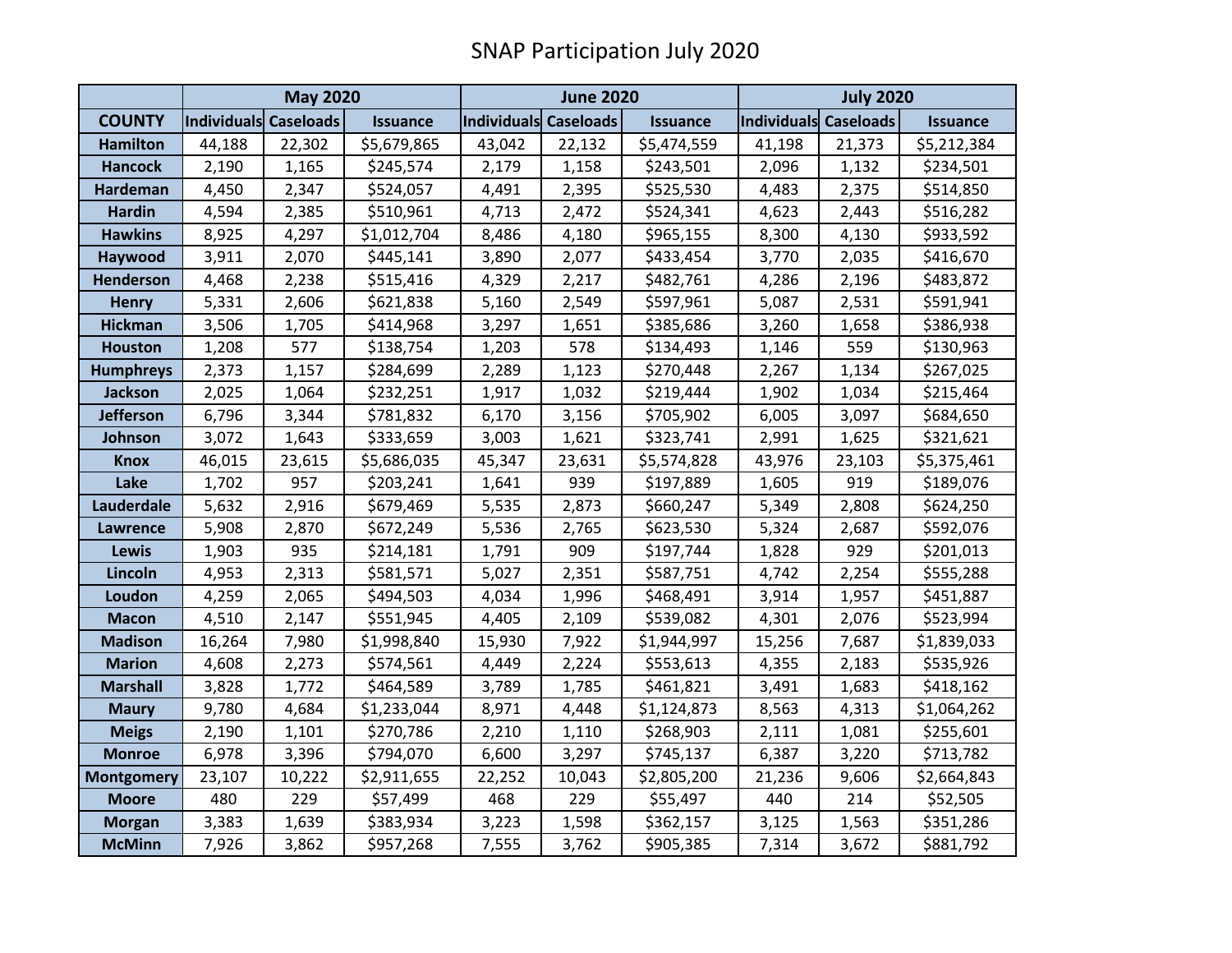| <b>COUNTY</b>     | <b>May 2020</b>       |         |                 | <b>June 2020</b>      |         |                 | <b>July 2020</b>      |         |                 |
|-------------------|-----------------------|---------|-----------------|-----------------------|---------|-----------------|-----------------------|---------|-----------------|
|                   | Individuals Caseloads |         | <b>Issuance</b> | Individuals Caseloads |         | <b>Issuance</b> | Individuals Caseloads |         | <b>Issuance</b> |
| <b>McNairy</b>    | 4,334                 | 2,355   | \$483,762       | 4,278                 | 2,323   | \$475,532       | 4,198                 | 2,292   | \$464,115       |
| <b>Obion</b>      | 4,943                 | 2,453   | \$576,174       | 4,846                 | 2,436   | \$556,340       | 4,795                 | 2,423   | \$557,234       |
| <b>Overton</b>    | 3,047                 | 1,566   | \$343,064       | 2,956                 | 1,569   | \$332,327       | 2,903                 | 1,547   | \$323,157       |
| <b>Perry</b>      | 1,324                 | 627     | \$152,563       | 1,234                 | 603     | \$138,667       | 1,217                 | 588     | \$134,983       |
| <b>Pickett</b>    | 792                   | 413     | \$80,565        | 738                   | 393     | \$73,869        | 764                   | 400     | \$79,092        |
| <b>Polk</b>       | 2,431                 | 1,224   | \$276,520       | 2,410                 | 1,227   | \$273,755       | 2,340                 | 1,194   | \$266,206       |
| Putnam            | 9,673                 | 4,844   | \$1,157,767     | 9,478                 | 4,815   | \$1,131,996     | 9,102                 | 4,671   | \$1,080,442     |
| Rhea              | 5,821                 | 2,883   | \$716,519       | 5,792                 | 2,888   | \$706,980       | 5,647                 | 2,834   | \$689,094       |
| Roane             | 6,866                 | 3,377   | \$809,656       | 6,705                 | 3,346   | \$787,564       | 6,494                 | 3,310   | \$765,481       |
| Robertson         | 7,411                 | 3,444   | \$946,767       | 7,341                 | 3,436   | \$926,111       | 7,201                 | 3,363   | \$902,009       |
| <b>Rutherford</b> | 26,504                | 11,577  | \$3,418,762     | 26,153                | 11,595  | \$3,340,566     | 24,343                | 10,908  | \$3,109,605     |
| <b>Scott</b>      | 6,098                 | 3,113   | \$708,200       | 5,860                 | 3,004   | \$676,789       | 5,717                 | 2,948   | \$653,820       |
| Sequatchie        | 2,818                 | 1,395   | \$343,581       | 2,843                 | 1,409   | \$344,197       | 2,817                 | 1,411   | \$341,647       |
| <b>Sevier</b>     | 10,137                | 4,772   | \$1,185,341     | 8,246                 | 4,204   | \$962,247       | 8,036                 | 4,099   | \$939,476       |
| <b>Shelby</b>     | 192,121               | 90,590  | \$25,351,190    | 194,240               | 93,473  | \$25,586,656    | 187,547               | 90,897  | \$24,571,927    |
| <b>Smith</b>      | 2,372                 | 1,159   | \$290,075       | 2,296                 | 1,144   | \$278,956       | 2,291                 | 1,144   | \$281,502       |
| <b>Stewart</b>    | 1,673                 | 748     | \$188,002       | 1,671                 | 761     | \$186,072       | 1,650                 | 754     | \$188,115       |
| <b>Sullivan</b>   | 20,813                | 10,471  | \$2,434,675     | 19,777                | 10,153  | \$2,294,801     | 19,471                | 10,054  | \$2,252,350     |
| <b>Sumner</b>     | 15,202                | 6,941   | \$1,936,310     | 14,766                | 6,859   | \$1,867,516     | 14,081                | 6,622   | \$1,785,795     |
| <b>Tipton</b>     | 8,337                 | 4,017   | \$1,032,002     | 8,270                 | 4,042   | \$1,009,346     | 7,868                 | 3,878   | \$960,956       |
| <b>Trousdale</b>  | 1,181                 | 588     | \$144,960       | 1,181                 | 592     | \$144,041       | 1,170                 | 596     | \$146,082       |
| <b>Unicoi</b>     | 2,464                 | 1,293   | \$267,229       | 2,460                 | 1,304   | \$268,321       | 2,274                 | 1,233   | \$243,291       |
| <b>Union</b>      | 3,561                 | 1,665   | \$397,417       | 3,459                 | 1,650   | \$381,625       | 3,414                 | 1,639   | \$376,071       |
| <b>Van Buren</b>  | 926                   | 448     | \$100,473       | 890                   | 435     | \$96,574        | 835                   | 426     | \$91,576        |
| Warren            | 7,063                 | 3,418   | \$849,795       | 6,812                 | 3,342   | \$814,883       | 6,815                 | 3,370   | \$818,254       |
| <b>Washington</b> | 13,600                | 7,112   | \$1,638,061     | 13,369                | 7,129   | \$1,602,246     | 13,123                | 6,988   | \$1,578,956     |
| Wayne             | 1,946                 | 1,027   | \$208,104       | 1,870                 | 1,025   | \$198,869       | 1,847                 | 1,004   | \$196,510       |
| <b>Weakley</b>    | 4,569                 | 2,331   | \$527,653       | 4,455                 | 2,301   | \$504,808       | 4,359                 | 2,275   | \$493,939       |
| White             | 4,237                 | 2,063   | \$496,175       | 4,186                 | 2,049   | \$492,117       | 4,008                 | 1,984   | \$461,023       |
| <b>Williamson</b> | 4,016                 | 1,855   | \$496,302       | 3,978                 | 1,867   | \$491,122       | 3,968                 | 1,870   | \$493,052       |
| <b>Wilson</b>     | 9,590                 | 4,590   | \$1,264,432     | 9,446                 | 4,597   | \$1,238,319     | 9,083                 | 3,816   | \$1,190,083     |
| <b>Total</b>      | 891,047               | 433,234 | \$110,210,183   | 876,023               | 433,732 | \$107,818,322   | 846,867               | 422,460 | \$103,894,092   |